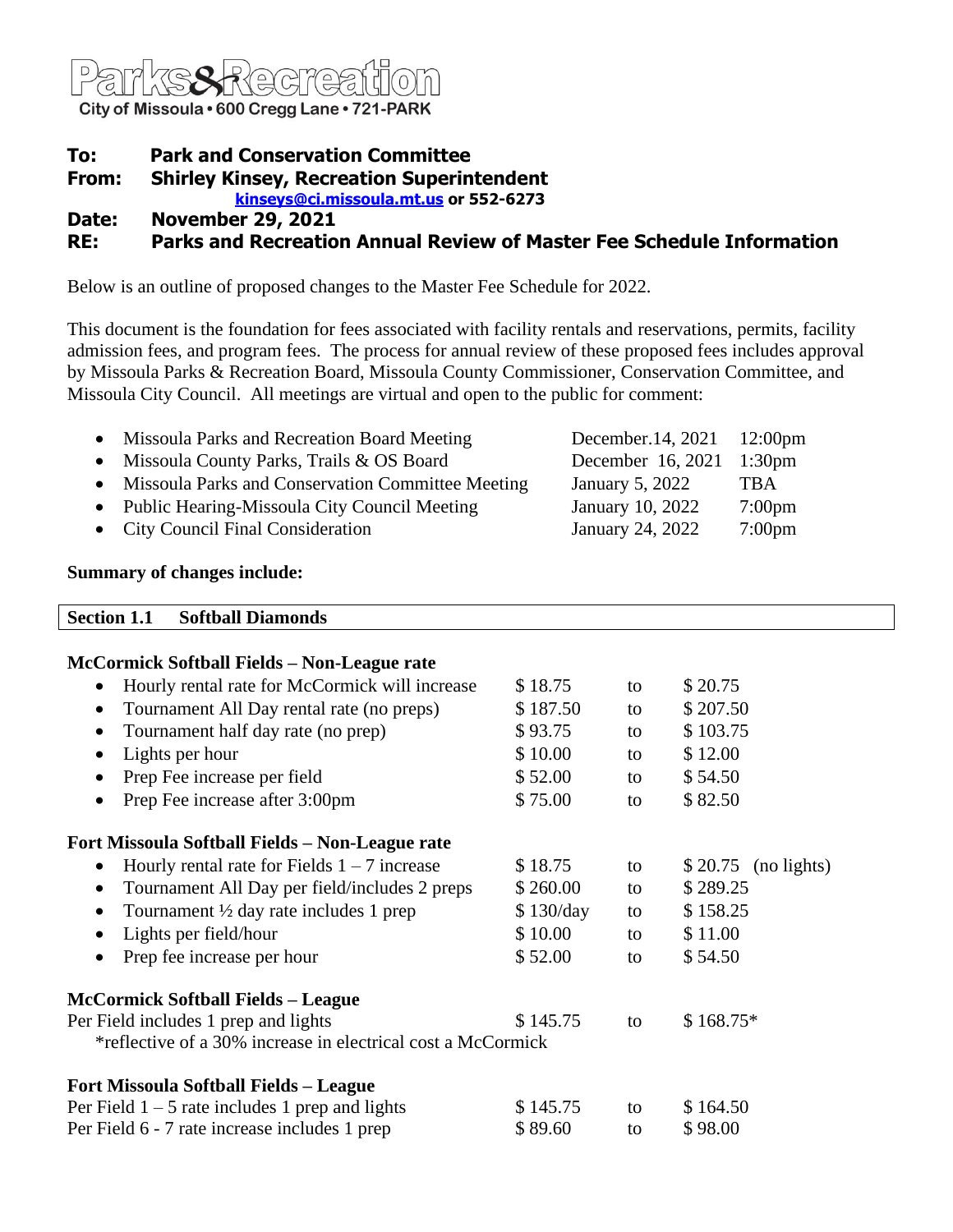#### **Section 1.2 Baseball and Softball Fields at Playfair Park**

## **Diamonds 2, 3, 4, 5, 6, 7, 8, 9, 10, 11, 12, 13, 14**

| Adult use of Fields per hour<br>Youth use of fields per hour | \$13.50<br>\$7.75 | to<br>to | \$14.75<br>\$8.50 |
|--------------------------------------------------------------|-------------------|----------|-------------------|
| <b>Section 1.3</b><br><b>Multi Use Fields</b>                |                   |          |                   |
|                                                              |                   |          |                   |
| Playfair E, W per hour                                       | \$16.75           | to       | \$18.50           |
| Playfair South 1 & 2 per hour                                | \$12.25           | to       | \$13.50           |
| FMRP Field 220'x 330' per hour                               | \$21.00           | to       | \$32.00           |
| FMRP Field 150'x 240' per hour                               | \$15.75           | to       | \$24.00           |
| FMRP Field 60'x 90' per hour                                 | \$13.00           | to       | \$14.50           |
|                                                              |                   |          |                   |
| Pitch Field per hour                                         | \$26.00           | to       | \$34.00           |
|                                                              |                   |          |                   |
| Bella Vista Turf per hour (no lights)                        | \$41.50           | to       | \$50.25           |
| Bella Vista Turf per hour (with lights)                      | \$51.50           | to       | \$61.25           |
| Staffing cost per out on Turf                                | \$17.25           | to       | \$18.00           |
|                                                              |                   |          |                   |
|                                                              |                   |          |                   |
| All Day Tournament Rates (based on a 10 hour day)            |                   |          |                   |
| Playfair E, W                                                | \$167.50          | to       | \$185.00          |
| Playfair South 1 & 2                                         | \$122.50          | to       | \$135.00          |
|                                                              |                   |          |                   |
| FMRP Field 220'x 330'                                        | \$210.00          | to       | \$320.00          |
| FMRP Field 150'x 240'                                        | \$157.50          | to       | \$240.00          |
| FMRP Field 60'x 90'                                          | \$130.00          | to       | \$145.00          |
|                                                              |                   |          |                   |
| Pitch Field (based on 8 hour day)                            | \$234.00          | to       | \$272.00          |
|                                                              |                   |          |                   |
| Bella Vista Turf per hour (no lights)                        | \$41.50           | to       | \$50.25           |
| Bella Vista Turf per hour (with lights)                      | \$51.50           | to       | \$61.25           |
| Staffing cost per out on Turf                                | \$17.25           | to       | \$18.00           |

Significate field cost increase on larger fields at FMPR due to recommendation from Turf Working Group to meet maintenance standards per high use field hours.

Turf Working Group established to gather facts, develop goals and priorities to make recommendations to Missoula Parks and Recreation Board regarding the management of FMRP multiuse rectangular fields.

**Goal:** Establish clear and open lines of communication between the turf field users and MPR, resulting in recommendations related to management of turf fields, in order to meet desired outcomes.

One of the Relevant Recommendations was due to Professional Turf Audit:

Increase maintenance, to better match demand, from 3.17 to 4.25 (Scale of 1-5) with fees to offset ongoing costs. Estimated additional ~\$11/hr. pending field type/size. Includes, adding moisture sensors to turf. (Additional equipment acquisition provided by City)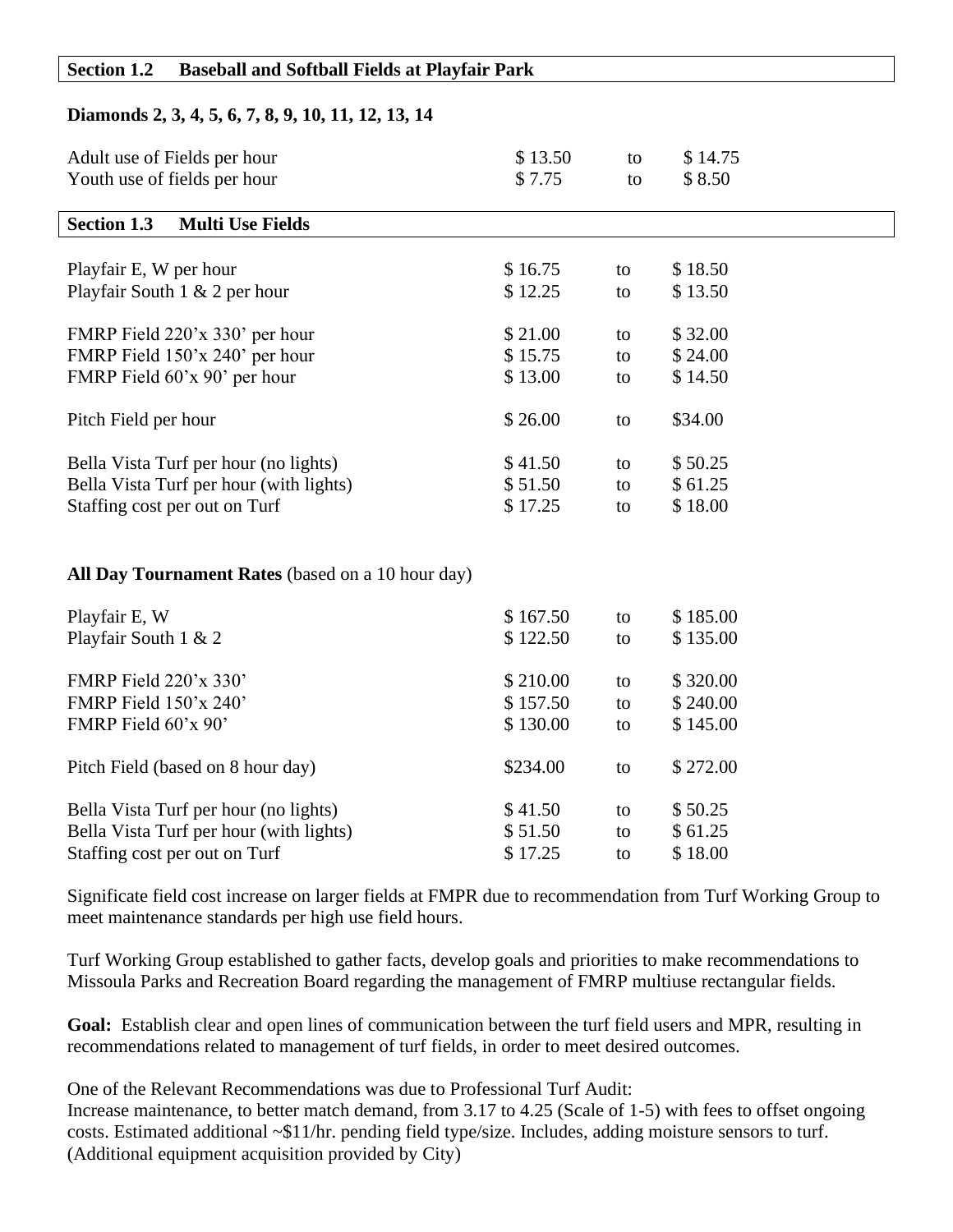### **Section 1.4 Multi Use Fields in Neighborhood Parks**

All identified fields areas in neighborhood parks will increase from \$10.50/hr. to \$11.50/hr.

| <b>Section 1.6 Football / Track Field</b>                                             |         |                         |                  |  |
|---------------------------------------------------------------------------------------|---------|-------------------------|------------------|--|
| Flag Football Field per hour                                                          | \$15.75 | to                      | \$17.25          |  |
| Toole Park (football field area only)                                                 | \$15.75 | to                      | \$17.25          |  |
| <b>Section 1.8 Outdoor Volleyball Courts</b>                                          |         |                         |                  |  |
| Playfair complex (sand) per hour/court<br>Fort Missoula Courts (grass) per hour/court |         | $$4.50$ to<br>\$4.50 to | \$5.00<br>\$5.00 |  |

# **Section 1.12 Moon-Randolph Homestead**

Consolidated the Special Events and Wedding Ceremony Added a Ceremony only option fee is \$500 not to exceed 5 hours. Defined cancelation policy, 30 days prior to event to receive full refund.

#### **Section 1.15 Park Shelters**

All Shelters increased 10%

| <b>Facilities</b>                     | <b>Fee / Time Period</b> | <b>Fee All Day</b>         |
|---------------------------------------|--------------------------|----------------------------|
| <b>With Power</b>                     |                          |                            |
| Pineview, 44 Ranch, Lafray, MRL       | \$47.00 to \$51.75       | \$117.50<br>\$129.25<br>to |
| <b>Without Power</b>                  |                          |                            |
| Greenough, Franklin, SS Lions,        | \$42.00 to \$46.25       | \$105.00<br>\$115.50<br>to |
| Playfair, Northside, Westside         |                          |                            |
| Maloney Ranch, Kiwanis                |                          |                            |
|                                       | <b>Fee / Time Period</b> | <b>Fee All Day</b>         |
| <b>Bonner Bandshell &amp; Shelter</b> | \$57<br>\$62.75<br>to    | \$142.50<br>\$156.75<br>to |
| <b>Silver Pavilion</b>                | \$175<br>\$192.50<br>to  | \$577.50<br>\$525.00<br>to |
| <b>Silver Shelter</b>                 | \$86<br>\$94.50<br>to    | \$214.00<br>to $$236.25$   |

## **Section 1.15d Park Shelters – Fort Missoula Regional Park**

| <b>Facilities Available</b>        | <b>Fee / Time Period</b> | <b>Fee All Day</b>     |
|------------------------------------|--------------------------|------------------------|
| Meadowlark Shelter                 | $$150.00$ to $$165.00$   | \$375.00 to \$425.50   |
| <b>Bitterroot Shelter</b>          | $$47.00$ to $$51.75$     | $$117.50$ to $$129.25$ |
| Bella Vista Pavilion (Mon – Thurs) | \$297.00 to \$312.00     | \$745.00 to \$780.00   |
| $(Fri-Sun)$                        | \$350.00 to \$365.00     | \$875.00 to \$912.50   |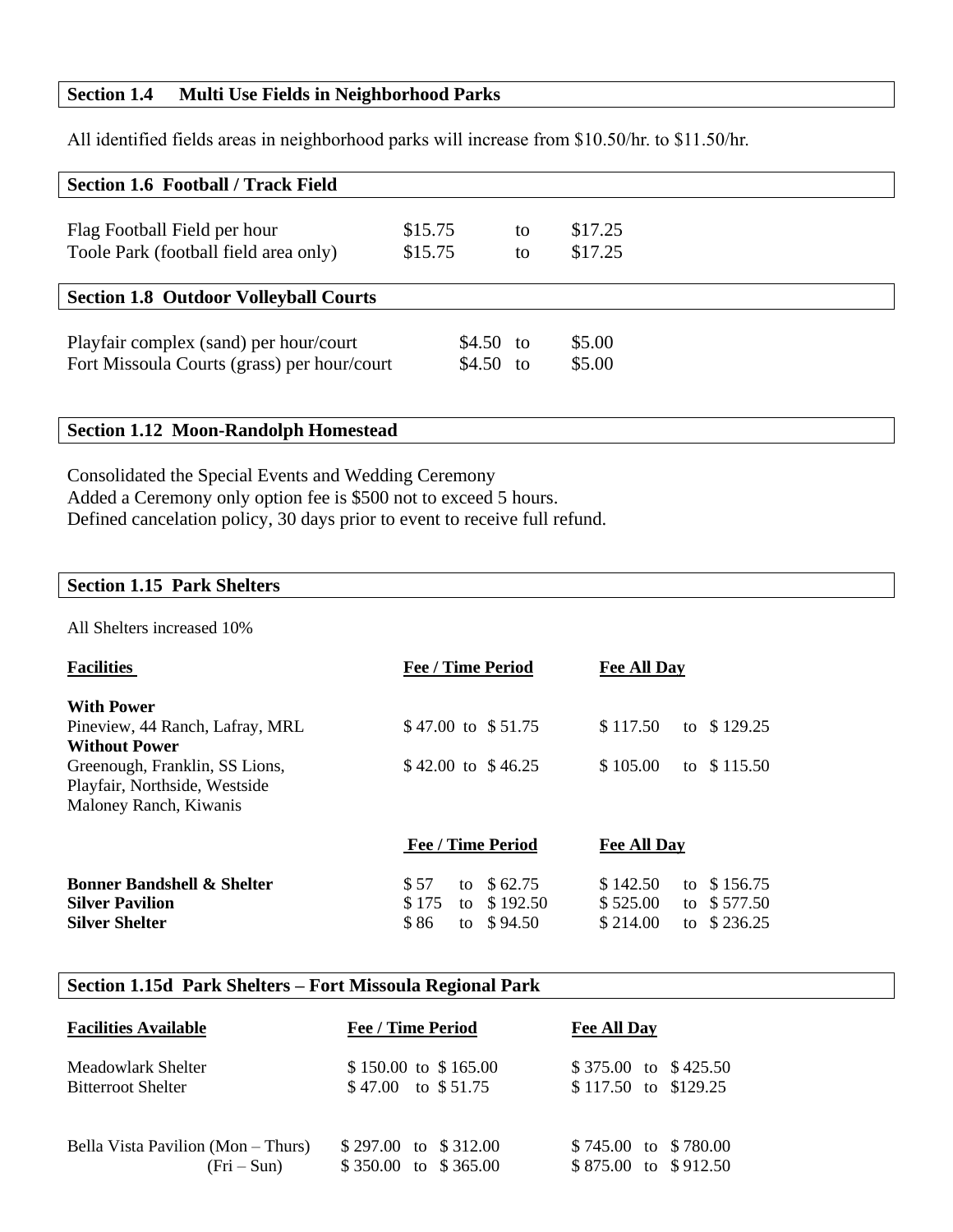|                              |                             | <b>Fee / Time Period</b>                 |    | <b>Fee All Day</b>                           |  |
|------------------------------|-----------------------------|------------------------------------------|----|----------------------------------------------|--|
| <b>Overlook Shelter</b>      | $(Mon-Thus)$<br>$(Fri-Sun)$ | \$73.00 to \$76.50<br>\$86.00 to \$94.50 |    | \$182.00 to \$191.00<br>\$214.00 to \$236.25 |  |
| <b>Misc. Amenities</b>       |                             |                                          |    |                                              |  |
| Tables                       |                             | \$ 6.00 each                             | to | \$10.00 each                                 |  |
| <b>Chairs</b>                |                             | \$1.00 each                              | to | \$2.00 each                                  |  |
| Set up and Take down (labor) |                             | \$50.00<br>to                            |    | \$55.00                                      |  |
| Add Mobile HQ                |                             | New price                                |    | \$100.00/day                                 |  |
|                              |                             |                                          |    |                                              |  |

## **Section 2.7 Marshall Mountain**

City of Missoula and project partners are embarking on a multi-year project to acquire and develop this unique Open Space project. Over the next 18-24 months, focus will be on property acquisition, community planning and engagement, and fundraising to acquire and begin development of "Marshall Mountain Park." The Primary Project Partners include City of Missoula, Missoula County, Five Valleys Land Trust, MTB Missoula, and Izzy Dog, LLC.

#### **Marshall Mountain Special Use Permit**

| <b>Event Type</b> | <b>Number of Participants</b> | <b>Fee/Day</b> |
|-------------------|-------------------------------|----------------|
| Small             | $10 - 49$                     | \$250/day      |
| Medium            | $50 - 299$                    | \$500/day      |
| Large             | $300 - 599$                   | \$750/day      |
| Extraordinary     | 600 or more                   | \$1500/day     |
| Surcharge         | closing trails                | \$200/day      |
| Surcharge         | close entire area             | \$750/day      |

#### **Commercial/Outfitter/Educational Permit**

Permit Fee is \$2.00/day/individual use or \$100 whichever fee is greater

#### **Youth Sports Team Permit**

Fee: \$500.00 per season

#### **Section 3.4 Aquatics Daily Fees, Season and Annual Passes**

Aquatics Daily Admission Increase \$.50 increase.

| <b>CURRENTS</b>     | Fee    | to | Increase |
|---------------------|--------|----|----------|
| Adult 18+           | \$7.25 |    | \$7.75   |
| Student $13 - 17$   | \$5.50 |    | \$6.00   |
| Youth $7-12$        | \$5.00 |    | \$5.50   |
| Pre $K^*$ 6 & Under | \$4.00 |    | \$4.50   |
| Senior $60+$        | \$5.50 |    | \$6.00   |
| Senior Non-Swimmer  | \$3.00 |    | \$3.50   |
| <b>SPLASH MT</b>    | Fee    | to | Increase |
| Adult 18+           | \$7.50 |    | \$8.00   |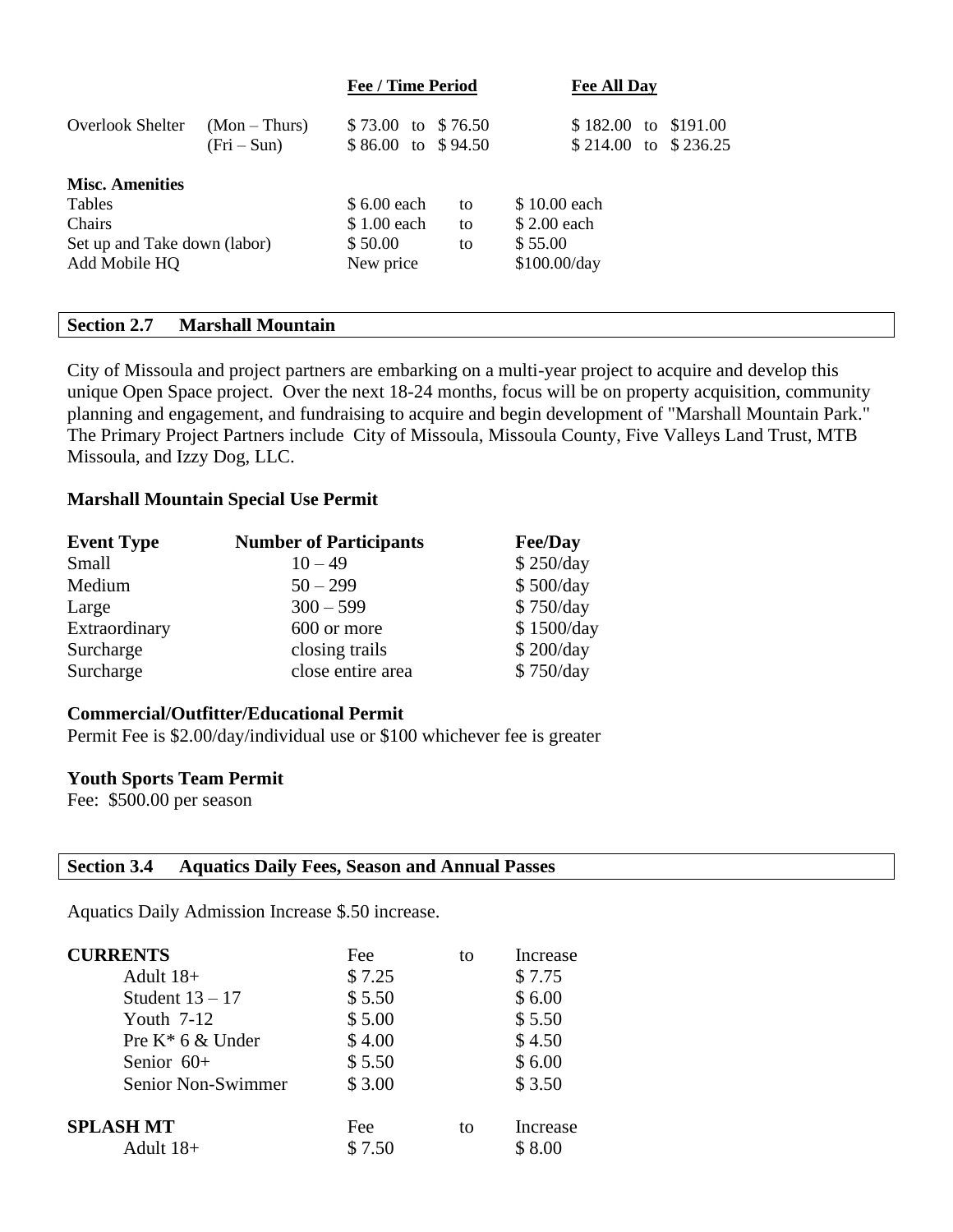| Student $13 - 17$ | \$5.75 | \$6.25 |
|-------------------|--------|--------|
| Youth $7-12$      | \$5.25 | \$5.75 |
| Pre K* 6 & Under  | \$4.25 | \$4.75 |
| Senior 60+        | \$5.75 | \$6.25 |

All Punch Cards and Passes adjusted per formula to reflect the increase.

#### **Section 3.5 Teams and Adventure Ropes Course**

Fees Increased 10% due to increases in wage / supplies / inspection fees

#### **OPTION 1 High Adventure Ropes Course Programs**

| Group Size | Fee      |             |
|------------|----------|-------------|
| $1 - 15$   | \$305.00 | to \$335.00 |
| $16 - 30$  | \$507.00 | to \$557.00 |

#### **OPTION 2 Build your own Adventure Programs**

| Group Size | Fee      |             |
|------------|----------|-------------|
| $1 - 15$   | \$224.00 | to \$246.00 |
| $16-30$    | \$335.00 | to \$368.00 |

#### **OPTION 3 High Adventure Parties**

| Group Size | Basic <sup>*</sup> Fee | *Add on cost for food. |
|------------|------------------------|------------------------|
| $2 - 10$   | $$265.00$ to $$291.00$ |                        |
| $11 - 25$  | $$396.00$ to $$435.00$ |                        |

#### **OPTION 4 Corporate Synergy –**

Minimum of  $5\frac{60.00}{10}$  to  $\frac{65.00}{10}$  per person

#### **Section 3.7 Urban Forestry**

4. Missoula's Urban Reforestation Program:

Fee will be \$750 per tree. This fee will pay for purchase price and planting of a tree in the public ROW adjacent to the resident's house, and will also help fund costs associated with installation of a tree in an underserved and/or unforested area of Missoula.

For each tree purchased, approx. \$ 200 will be deposited in a "sponsorship fund" to be used to increase reforestation rates in underserved areas of Missoula.

5. Memorial Tree/Dedication Program:

Fee will be \$1500 for a traditional (new tree with on-site plaque) planting. Fees will support planting and the longterm care for each tree/plaque.

### **Section 3.8 Developed Parks – Memorial Bench Program**

Park Memorial Program includes updated pricing reflecting current bench standard, as specified in the Parks and Recreation Design Manual. This is a change from the 2" x 4" green bench that exists throughout the parks system.

There are two categories, if there is a current bench that needs to be refurbished, or if it is a new installation.